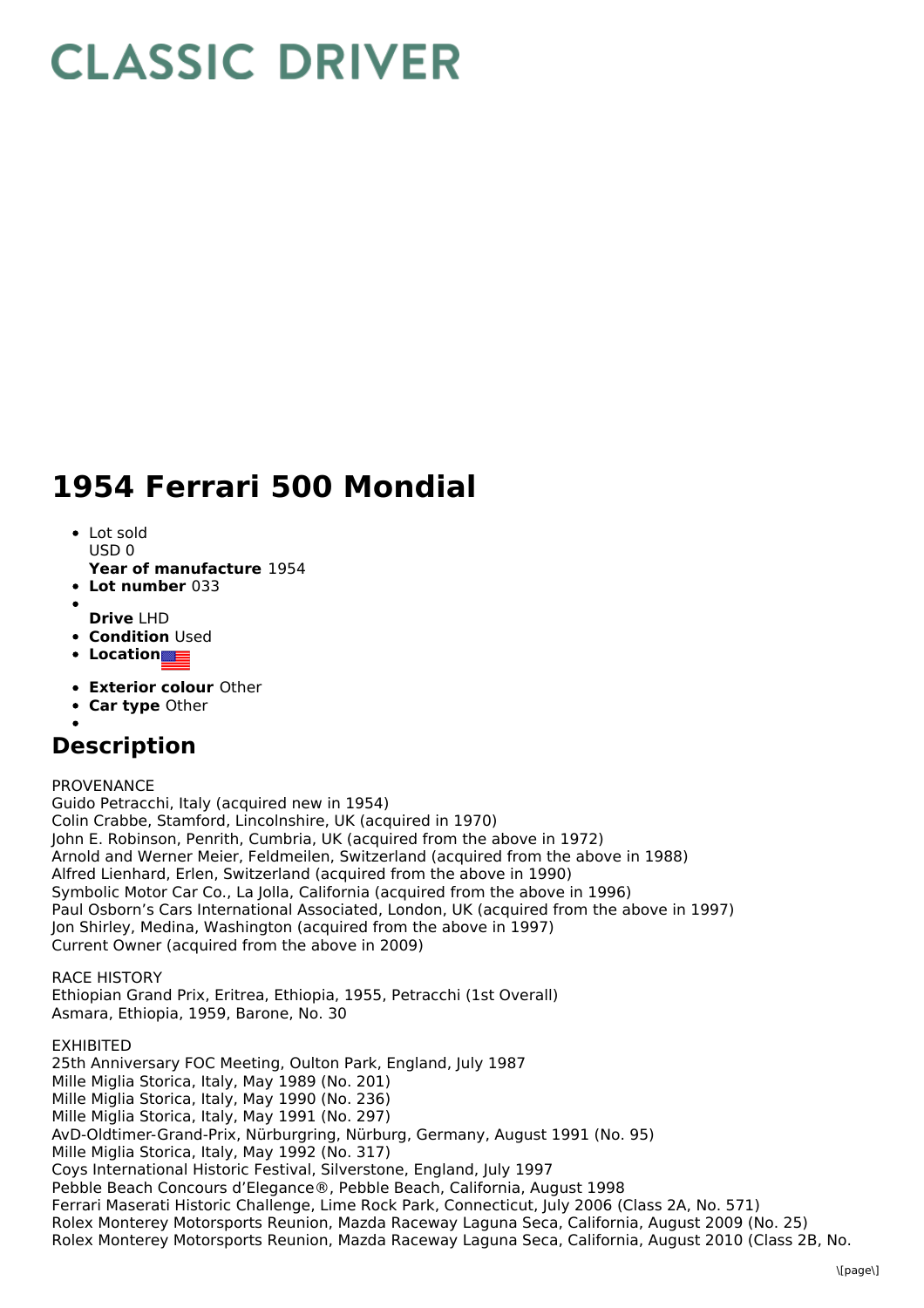25)

Rolex Monterey Motorsports Reunion, Mazda Raceway Laguna Seca, California, August 2012 (Class 5B, No. 25)

Concours on the Avenue, Carmel-by-the-Sea, California, August 2013 Rolex Monterey Motorsports Reunion, Mazda Raceway Laguna Seca, California, August 2013 (Group 5B, No. 25)

### LITERATURE

Francesco Scaletti, Ferrari I Quattro Cilindri, pp. 160–169 Hilary A. Raab Jr., Ferrari Serial Numbers Part II, chassis no. listed Antoine Prunet, Ferrari Sports Racing and Prototype Competition Cars, pp. 110–114 Colin Crabbe, Thrill of the Chase, p. 103

### THIS CAR

While Ferrari is famous for its sonorous and potent V-12s, a number of the company's most intriguing models were powered by engines of a different design. Following two world championships for Alberto Ascari in the 500 F2 single-seater in 1952 and 1953, Enzo Ferrari aimed to further capitalize on the broad range of torque and the light weight of the Lampredi-designed four-cylinder powerplant.

A sports racing car, to be named the 500 Mondial, was designed and fitted with a detuned version of the grand prix engine, sharing the same two-liter displacement, but making a rather-more-reliable 155 hp in initial specification. Retaining dry sump lubrication, gear-driven dual overhead camshafts and twin-magneto ignition, the Tipo 110, as it was called internally, shared the basic design as the Grand Prix engine, but was importantly fitted with flat-top pistons to lower the compression ratio, increase longevity, and allow use of lower-grade fuels. Output would rise to 170 hp with the addition of new Weber 40 DCOA/3 carburetors for later cars.

The 500 Mondials were successful immediately, and while racing in the under-two-liter class, competed for overall victories at hill climbs, circuit races, and even achieved a 2nd Overall finish in the 1954 Mille Miglia at the hands of Vittorio Marzotto.

While the majority of the first series of 500 Mondials were bodied by Pinin Farina in a style reminiscent of the larger 375 MM, many received bodywork penned by Dino Ferrari and built by a young Modena coachbuilder, Sergio Scaglietti. Just 30 examples of the 500 Mondial were built in two series before the three-liter 750 Monza supplanted the model as Ferrari's four-cylinder offering.

The 500 Mondial offered here is one of the rare Series I cars originally bodied by Scaglietti. According to a report on file by Ferrari historian Marcel Massini, 0468 MD was sold new to Guido Petracchi of Italy in September 1954. Petracchi took the car to the then-Italian colony of Eritrea, Ethiopia, where the Ferrari was registered ER 22289. The first competitive outing for 0468 MD was at the Ethiopian Grand Prix in 1955, where Petracchi finished 1st Overall. The Ferrari was later placed on display in the Italian pavilion at the Silver Jubilee Fair of Addis Ababa, a scene that was captured in a photo that would grace the pages of Ferrari's 1955 yearbook. Chassis 0468 MD would race one more time in 1959, this time in Asmara, Ethiopia, driven by Gaetano Barone, before being put into long-term storage.

In 1970, a young English collector and dealer named Colin Crabbe would travel to Ethiopia for vacation, finally ending up in Asmara. Mr. Crabbe relates his experience in his book Thrill of the Chase: "I made some useful contacts, even an ancient local who claimed to have been a mechanic with the Alfa Romeo racing team. This I doubted, but he then led me to a lock-up where a completely original 1954 Ferrari Mondial (0468 MD) was garaged. It was bought immediately…" A lovely photo of Mr. Crabbe's discovery is also found in the book, showing the complete nature of the car when discovered.

Mr. Crabbe sold 0468 MD to John Robinson, a resident of Cumbria, England, in 1972. Mr. Robinson drove the Ferrari at Oulton Park and the Prescott Speed Hill Climb before hiring noted Ferrari specialists DK Engineering to restore the car in 1982. Invoices and photographs on file chronicle the comprehensive work completed, which included the replacement of the aluminum body panels, done by the experts at Motor Classic. In a recent conversation with a Gooding & Company Specialist, David Cottingham of DK noted that the car was an otherwise very original and sound example.

By 1989, 0468 MD had been purchased by Arnold and Werner Meier of Switzerland, who drove the lovely Ferrari in the 1989 and 1990 editions of the Mille Miglia retrospective before selling the Mondial in June 1990 to racing team owner Alfred Lienhard. He continued the string of Mille Miglia entries in 1991 and 1992 before selling the car through Symbolic Motor Car Co. to Paul Osborn's Cars International Associated in London.

Esteemed and selective Ferrari collector Jon Shirley would acquire 0468 MD in 1997, adding it to his extraordinary collection of Italian machinery. The 500 Mondial was shown at the 1998 Pebble Beach Concours d'Elegance®, then used extensively in the top vintage racing events in the US.

In 2007, 0468 MD would make its way to the Ferrari Classiche facilities in Maranello for certification and restoration. Small changes were made to the shape of the nose of the car to satisfy Ferrari's stringent